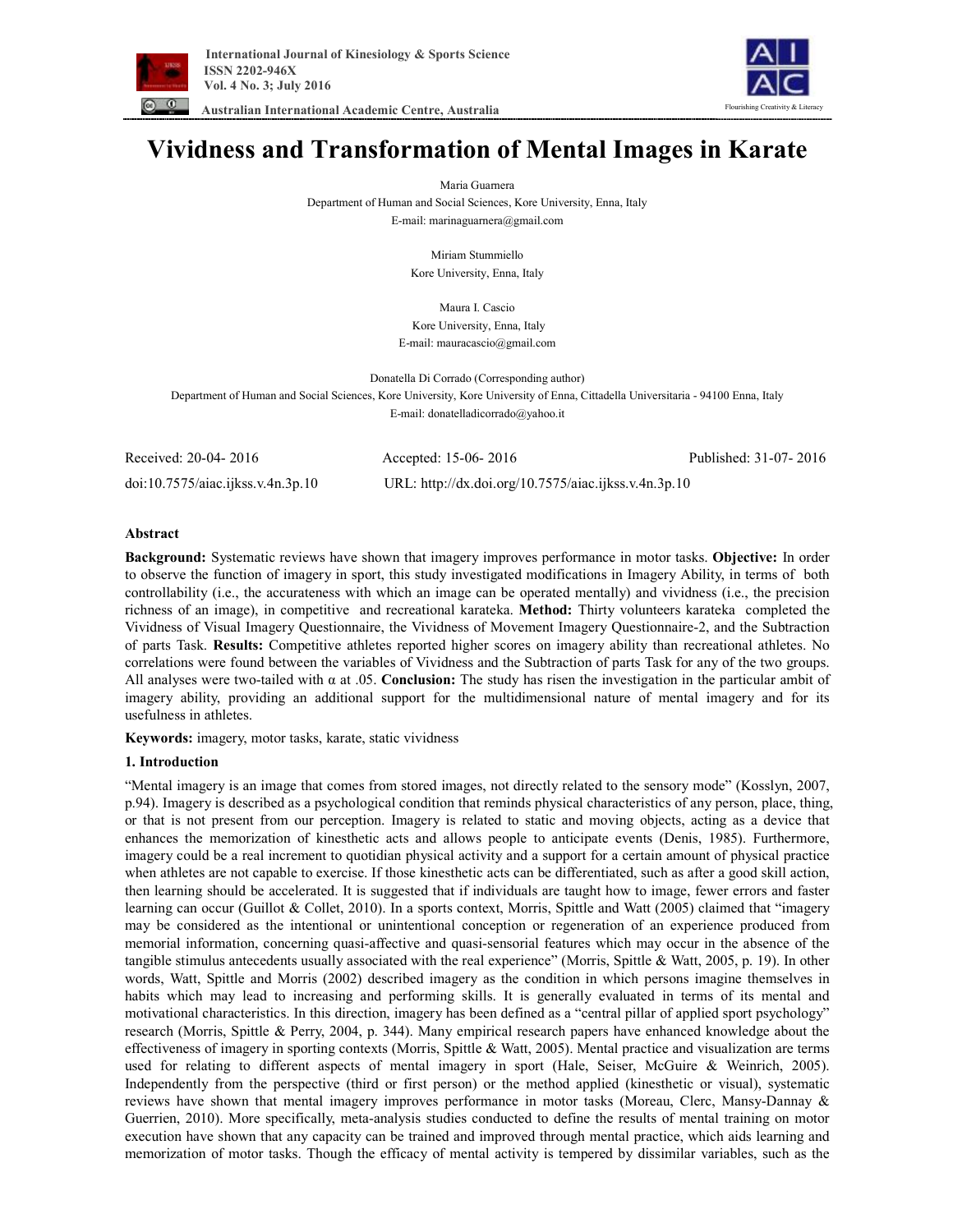type of sporting context, interaction between practice and intervals of retention, the length of time over which mental imagery training takes place, and level of skill (athletes or novices); the fusion of physical and mental activity improves performance equivalent or more than no practice (Feltz & Landers, 1983; Weinberg, 2008). Furthermore, to enhance successive enhancements, motor imagery characteristics should remain near to features of physical execution, insofar as the same channels of the autonomous nervous system seem involved during effective performance of the motor activity as during mental visualization of it (Roure *et al*., 1999).

Several researches of the relation among mental imagery and physical athletic performance suggest that using multiple techniques of imagery improves sports performance, the mental imagery in actual competitive performance, and also decreases pre-match anxiety symptoms (Ligget, 2000; Munroe, Giacobbe, Hall & Weinberg, 2000; Smith, Wright, Allsopp & Westhead, 2007; Weinberg, 2008). Moreover, results of self-report questionnaires revealed that skilled players use visual imagery more than less skilled players (Eton, Gilner, & Munz, 1998; Cumming & Hall, 2002; Hammond, Davis, & Ziachowsky, 2015). Nordin and Cumming (2005) described that professional dancers, as athletes, use both perceptual and motivational functions of mental imagery during training and competitions.

In addition to investigating the effectiveness of mental imagery in sports performance, cognitive psychology, through experimental differences studies, has shown that imagery skill might affect motor performance as well as motor accuracy (Yaguez, Nagel, Hoffman, Canavan & Wist, 1998; Lorey *et al*., 2010). Meanwhile, sport psychology found that athletes can increase the imagery skills through apposite exercise directed on achieving that specific goal (Weinberg, 2008), proposing that imagery skill can be developed with exercise. Moreover, several researchers have found an association among high performance in sport and ability in mental rotation (Fatemeh Pasand, Rekabi, Goodarzi, & Chahardahcheric, 2015; Moreau, Mansy-Dannay, Clerc & Guerrien, 2011) and between motor practice and imagery ability, related to the processes of mental rotation (Jansen, Titze & Heil, 2009). These outcomes advise a close connection among imagery ability and motor practice. In line with this relationship, cognitive psychology and sport psychology developed instruments which are useful to separate mental imagery ability into two components: *controllability*, i.e. "manipulate mentally an image in accurate way" (Moran, 1993; Guillot & Collet, 2010), and *vividness* of an image, i.e. "its sensory fullness" (Murphy, 2005). Vividness is measured by self-report questionnaires, which report on the subjective perception on the quality of the images, and hence may not report the precise quality of the image. Instead, controllability can be measured objectively by asking subjects to undertake tasks involving the mental manipulation of objects, where accuracy can be verified through objective criteria (MacIntyre, Moran & Jennings, 2002; Collet, Guillot, Lebon, Macintyre & Moran, 2011).

Factorial studies of imagery ability advise that the accurateness to manipulate mentally an image as measured by test performance is unrelated to the individual qualities of image as measured by self-report methods (Lequerica, Rapport, Axelrod, Telmet & Whitman, 2002; Ochsner & Kosslyn, 2013; Poltrock & Agnoli, 1986). In other terms, there are no relations between vividness and controllability.

Sport psychology shows inconsistent results on the association among these two components of sport performance and imagery. Highlighting the relation between vividness and sport or motor performance, some studies revealed that individuals with high vividness ability measured by self-report methods know new movements quicker than individuals with poor vividness ability (Goss, Hall, Buckolz & Fishburne, 1986). Moreover, they are more precise while performing accurate movements (Hall, Buckolz & Fishburne, 1989). However, other studies demonstrated better athletes' performance in controllability but not in vividness. In order to compare athletes and novices in three different sports (fencing, judo and wrestling), Moreau, Clerc, Mansy-Dannay and Guerrien (2010) found no significant results for variable levels of expertise for vividness, while there were positive effects on controllability.

By contrast, Di Corrado, Guarnera and Quartiroli (2014) found that dancers and karateka possessed upper scores for both vividness and controllability than the control group (non-athlete).

Traditional karate is a martial art, and students should train with the correct attitude, exemplifying the principles of the martial art and goals. A strong emphasis is placed on mental rehearsal, and not only on physical techniques. Appropriate training employs the application of the body and mind in conjunction. The karateka acts as a spectator: he trains his mind to deal directly with confrontation with the enemy, perform actions quickly and control anxiety. Meditation plays an important part in martial arts. Forgetting everything that surrounds him, the karateka focuses on the execution of techniques or kata (fighting figuratively) in a permanent conscious state. To become an accomplished martial artist, it is necessary to work on the speed of kicks and punches, with a balanced approach to both physical and mental development. There are two types of thinking: strategic thinking, that informs offensive and defensive systems, waiting for the right time to implement moves; and tactical thinking, or intuition, that allows kicks and punches to be foreseen, that uses experience and focusing on a sequence, without preset action plans. Highly complex combinations of techniques require considerable mental training to reinforce, rapidly and efficiently, the stimulus/response mechanisms that are developed through actual training. The purpose of the current study is to explore the roles of static and dynamic vividness and the controllability of mental images to distinguish between expert karateka and novices.

## **2. Methods**

#### *2.1 Participants*

The research was conducted with thirty volunteers karateka (11 females and 19 males), ranging from 18 to 28 years (*M*  $= 23.53$ ; *SD* = 3.29), were recruited as follows: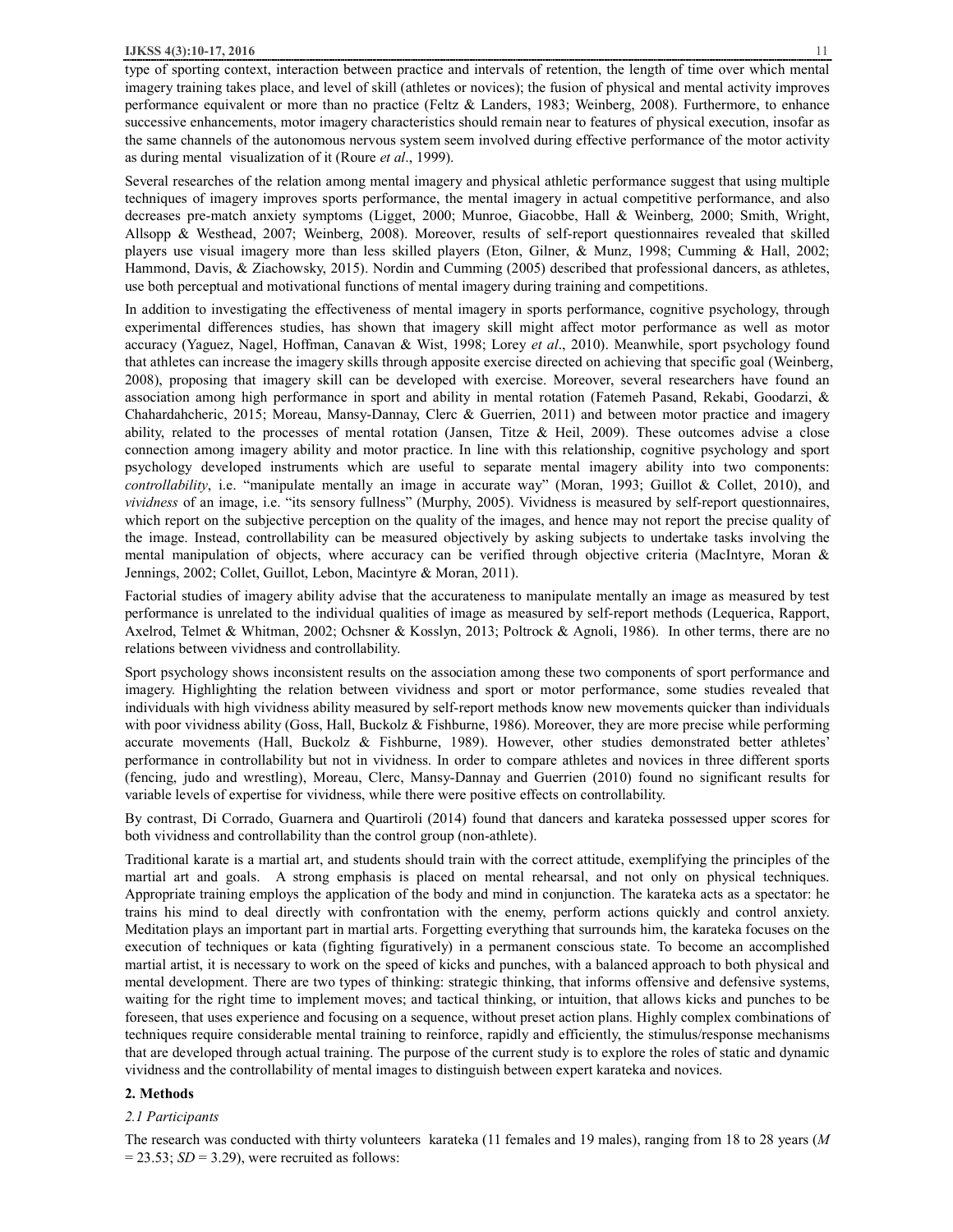- fourteen novices with yellow, red and green belts. Their karate training ranges from one to four years, with  $2/3$  hours per week (two weekly workouts);
- sixteen athletes practicing karate at a high and medium competitive level, with leading positions both nationally and internationally. In this case, karate training is five or more years with almost 6/8 hours per week (three/four weekly workouts).

We considered experienced players the athletes having more than four years of experience in the positions both nationally and internationally.

## *2.2 Procedure*

Measurements were conducted individually, in a private location near the training facilities but not directly before or after competitions in an effort to minimize external interferences. Once the participants completed the questionnaires, the subtraction of parts task was administered. Each participant received a full description of the scope and the protocol of the study. Privacy of the answers was also guaranteed. Before starting the protocol, each participant signed the informed consent.

# *2.3 Instrument*

2.3.1 The Vividness of Visual Imagery Questionnaire.

The *Vividness of Visual Imagery Questionnaire* (VVIQ; Italian translation by Antonietti & Crespi, 1995) is a 16-item self-report tool developed to evaluate how vividly individuals experience visual mental images (e.g., features of a friend or parent, the climate, and the country). Once persons have imagined a scene, they must rate the images on clearness and vividness on a five-point scale: 1: "*No image at all* (only "*knowing" that you are thinking of the object*)"; 2: "*Vague and dim*"; 3: "*Moderately clear and vivid*"; 4: "*Clear and reasonably vivid*"; and 5: "*Perfectly clear and vivid as normal*." Higher scores indicate greater vividness (Antonietti & Crespi, 1995). Researchers reported a mean Cronbach's α of .89 (McKelvie, 1995) and a 2-week test-retest reliability oscillating from *r* = .62 (Eton, Gilner & Munz, 1998) to *r* = .86 (Parrott & Strongman, 1985). The validity of the measure is supported by the literature (Campos, 2011). McKelvie (1995) described a criterion validity coefficient of  $r = .27$ , and defined that usually the evidence sustains the Vividness of Visual Imagery Questionnaire as a valid measure. Campos and Pérez-Fabello (2005, 2009) and Burton and Fogarty (2003) have found that the Vividness of Visual Imagery Questionnaire correlated between .49 and .58 with Betts' Questionnaire Upon Mental Imagery (Betts' QMI; Sheehan, 1967). Pérez-Fabello and Campos (2004) and Campos and Pérez-Fabello (2009) found that the Vividness of Visual Imagery Questionnaire correlated between −.40 and −.24 with the Gordon Test of Visual Imagery Control (Gordon test; Richardson, 1969). Moreover, Burton (2003) and Burton and Fogarty (2003) obtained positive correlations (.32) with the Gordon Test of Visual Imagery Control because elevated scores on the Gordon test designated poor imaging ability and vice versa.

# 2.3.2 The Vividness of Movement Imagery Questionnaire-2.

The *Vividness of Movement Imagery Questionnaire-2* (VMIQ-2; Roberts, Callow, Hardy, Markland & Bringer, 2008) is a self-report questionnaire for assessing imagery of movement. The VMIQ-2 evaluates capacity to kinesthetically and visually image a diversity of moves, and includes 24 items. The vividness is graded along a 5-point scale. Low vividness scores correlate with accuracy. The VMIQ-2 measures three diverse kinds of imagery: 1. *external visual imagery*, that denotes to an image obtained by observing movement performed by the subject from an outside perspective; 2. *internal visual imagery*, that indicates an image obtained observing the subject him/herself while making a movement; 3. *kinesthetic imagery,* that allows an image to be obtained of the way the subject perceives and feels during the execution of a movement, as if they were really running. A test-retest coefficient of  $r = .76$  was described by Isaac, Marks and Russel (1986). The VMIQ-2 also confirms acceptable simultaneous validity with the Vividness of Visual Imagery Questionnaire with beginner, expert, and international-level trampolinists. The correlations were 0.75, 0.45, and 0.65 respectively (Isaac *et al*., 1986).

## 2.3.3 The Subtraction of Parts Task.

The *Subtraction of Parts Task* consists of mentally taking away a part of an image in order to compose or decompose complete figures. This task was extracted from the Mental Imagery Test (Di Nuovo, Castellano & Guarnera, 2014). Di Nuovo and colleagues reported an α coefficient of *r* = .78 relative to the whole score of the Mental Imagery Test. The participants were shown two  $17 \times 12$  cm cards representing a full lighted digital clock on the first card, while the second card contained the part(s) of the picture that needed to be taken away. The participants were asked to image figure A (complete clock) without figure B (the subtracting parts) and name the resulting image. Specifically, the participants received the following verbal instructions: "Look at this (pointing to figure A: complete clock) without this (pointing to figure B: subtracting parts). What does this (pointing to A) become?" The participants received three trials and were tried separately in an only meeting lasting about 10 min.

#### *2.4 Data Analyses*

Statistical analyses were processed with SPSS version 16.0 (SPSS Inc., Chicago, IL). First, suppositions on the homogeneity of variances were confirmed (Kolmogorov-Smirnov and Levene's tests being non-significant in all cases). All analyses were two-tailed with  $\alpha$  at .05.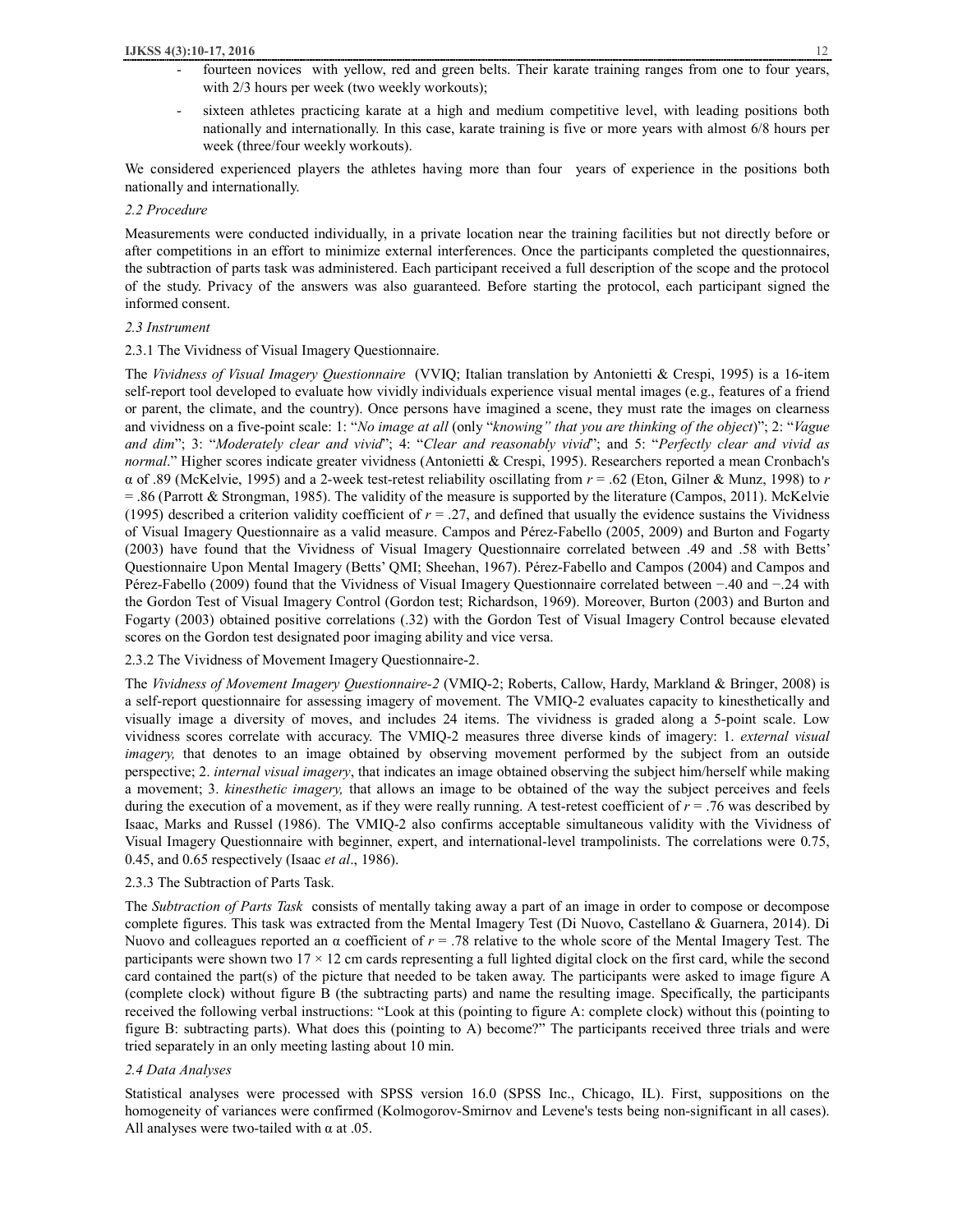## **3. Results**

A *t-test* was carried out, to verify the existence of differences in the performances of novices and experts in the various areas under investigation (Table 1). We considered experienced players the athletes having more than four years of experience in the positions both nationally and internationally. We had fourteen novices trained from one to four years and sixteen athletes trained from five or more years.

#### Table 1. T-test results

|                                        |                         | Group          | М     | <b>SD</b> | $\boldsymbol{t}$ | $\boldsymbol{p}$ |
|----------------------------------------|-------------------------|----------------|-------|-----------|------------------|------------------|
| Vividness of Visual Imagery            |                         | <b>Novices</b> | 66.57 | 7.07      | $-4.62$          | 0.00             |
|                                        |                         | Experts        | 75.50 | 2.94      |                  |                  |
| Vividness<br>of<br>Movement<br>Imagery | External visual imagery | <b>Novices</b> | 21.00 | 5.51      | 2.51             | 0.02             |
|                                        |                         | Experts        | 16.81 | 3.54      |                  |                  |
|                                        | Internal visual imagery | <b>Novices</b> | 24.50 | 5.85      | 2.70             | 0.01             |
|                                        |                         | Experts        | 19.56 | 4.11      |                  |                  |
|                                        | kinesthetic imagery     | <b>Novices</b> | 24.36 | 6.49      | 2.61             | 0.01             |
|                                        |                         | Experts        | 19.37 | 3.79      |                  |                  |
| Subtraction of parts Task              |                         | <b>Novices</b> | 3.93  | 2.84      |                  | 0.05             |
|                                        |                         | Experts        | 5.69  | 1.70      | $-2.09$          |                  |

Results showed that competitive athletes have higher scores on imagery ability than recreational athletes (novices).

Pearson correlational analyses were applied separately for the two groups, of novices and experts. Results for both groups showed that external visual imagery, internal visual imagery, and kinesthetic imagery correlate significantly with each other, but not with static imagery (Table 2).

#### Table 2. Pearson correlation matrix Beginners

|                                | <b>Vividness</b><br>of Visual<br>Imagery | External<br>visual<br>imagery | Internal<br>visual<br>imagery | kinesthetic<br>imagery | Subtraction<br>of parts<br>Task |
|--------------------------------|------------------------------------------|-------------------------------|-------------------------------|------------------------|---------------------------------|
| Vividness of Visual<br>Imagery | 1.00                                     |                               |                               |                        |                                 |
| External visual imagery        | $-0.45$                                  | 1.00                          |                               |                        |                                 |
| Internal visual imagery        | $-0.46$                                  | $0.88*$                       | 1.00                          |                        |                                 |
| Internal visual imagery        | $-0.44$                                  | $0.94*$                       | $0.97*$                       | 1.00                   |                                 |
| Subtraction of parts Task      | 0.30                                     | $-0.54$                       | $-0.31$                       | $-0.43$                | 1.00                            |

 $*_{p}$  < .01.

There are no significant correlations between Vividness (both for Visual Imagery and Movement Imagery) and Subtraction of parts Task (Table 3).

|  |  | Table 3. Pearson correlation matrix Experts |  |  |
|--|--|---------------------------------------------|--|--|
|--|--|---------------------------------------------|--|--|

|                                                            | Vividness<br>of Visual<br>Imagery | External<br>visual<br>imagery | Internal<br>visual<br>imagery | kinesthetic<br>imagery | Subtraction<br>of parts<br>Task |
|------------------------------------------------------------|-----------------------------------|-------------------------------|-------------------------------|------------------------|---------------------------------|
| Vividness of Visual Imagery                                | 1.00                              |                               |                               |                        |                                 |
| External visual imagery                                    | 0.28                              | 1.00                          |                               |                        |                                 |
| Internal visual imagery                                    | 0.34                              | $0.85*$                       | 1.00                          |                        |                                 |
| Internal visual imagery                                    | 0.35                              | $0.83*$                       | $0.94*$                       | 1.00                   |                                 |
| Subtraction of parts Task<br>$\mathbf{a}$ and $\mathbf{a}$ | 0.03                              | 0.18                          | 0.14                          | 0.28                   | 1.00                            |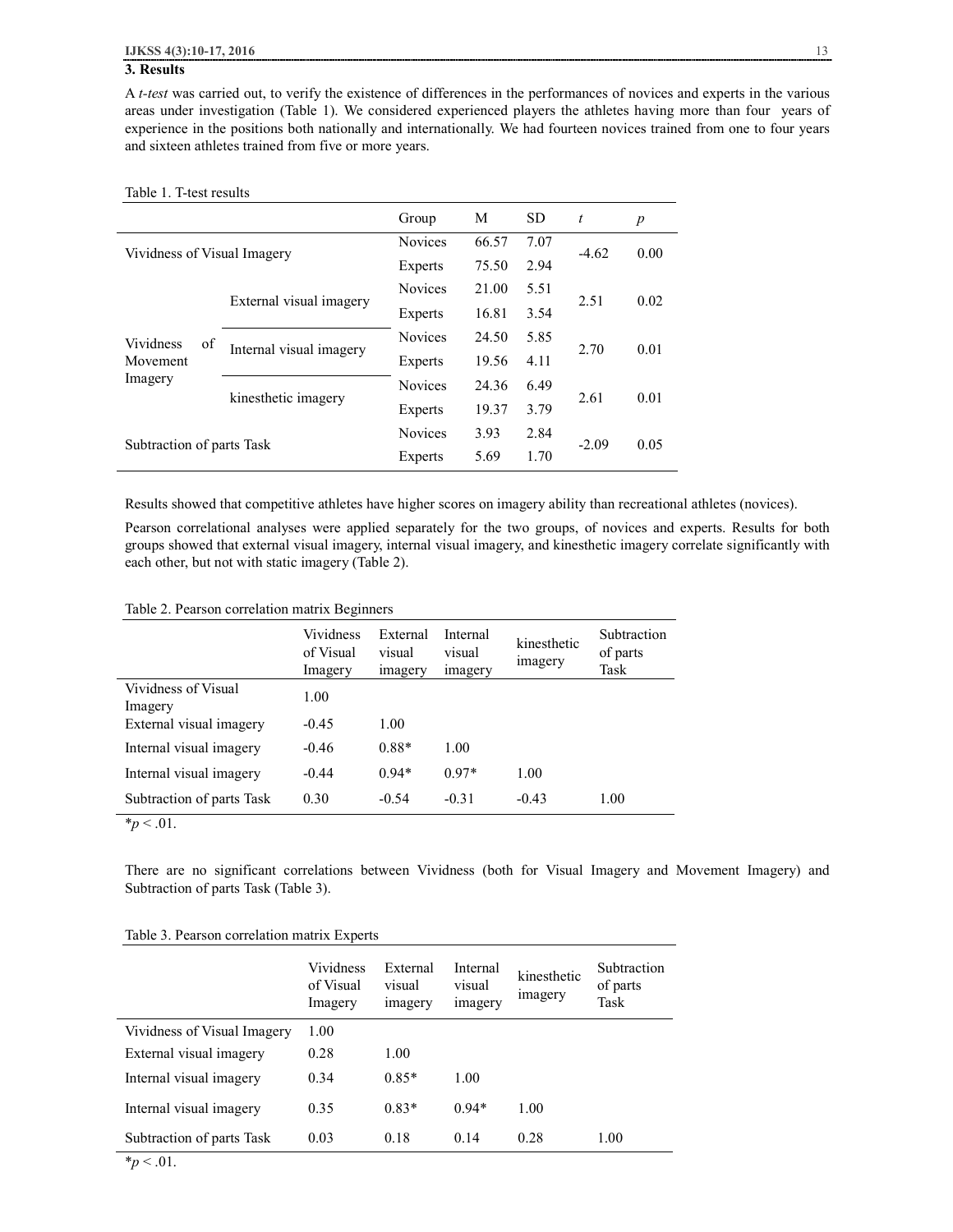#### **4. Discussion**

These findings showed higher scores on static and dynamic vividness in competitive athletes than in recreational athletes (or novices). According to Isaac and Marks (1994), while competitive athletes produced vivid and clear mental images, novices visualize no clear images. Furthermore, Callow, Roberts and Fawkes (2006) have shown that a group of participants undergoing imagery testing evidenced a higher capacity to produce clear and vivid images, confronted to the control group. Furthermore, in both the groups of novices and expert karateka, positive correlations emerge between External Visual Imagination, Internal Visual Imagination and Kinesthetic Imagination. In partial confirmation of such findings, Jowdy and Harris (1990) and Hale, Seiser, McGuire and Weinrich (2005) claim that it is easier, through internal visual imagination, to feel the sensation of movement (kinesthetic imagination), hence internal visual imagination seems to be linked with kinesthetic imagination.

In this regard, Hall, Rodgers and Barr (1990), decided that internal viewpoint has the potential to integrate kinesthetic imagery, while external viewpoint is not sufficient to create such feelings. Kinesthetic imagery needs the subject to mentally perceive muscle contractions, and this cannot occur if the subject visualizes the movement from a third-person perspective (Denis, 1989). Correlation between kinesthetic and external imagery in karate could be connected to specific training that improves external perspective in karateka when compared with other athletes.

According to previous studies (Jansen, Titze & Heil, 2009; Moreau, Mansy-Dannay, Clerc & Guerrien, 2011), competitive karateka (experts) reported higher scores for ability to manipulate mental images (controllability) than recreational karateka.

Furthermore, no significant correlations were observed between vividness and controllability components for either of the two groups. These data seem to confirm studies claiming that mental imagery is not a unitary construct (Campos & Perez-Fabello, 1990; Dean & Morris, 1991; Campos, 1998; Moran, Campbell, Holmes & MacIntyre, 2012). Furthermore, other studies have demonstrated that abilities with imagery are dissociable (Kosslyn, Thompson & Ganis, 2006; Ochsner & Kosslyn, 2013). In particular, Lequerica, Rapport, Axelrod, Telmet and Whitman (2002) found that no significant correlation was observed between static and kinesthetic imagery and objective measures of visual-spatial manipulation. Hishitani and Nishihara (2007) claimed that vividness and controllability, measured through tasks involving rotation of images, are independent components of imagery.

This study is characterized by few limitations. Although the addition of the objective task as added some interesting reflection about the ability of individuals to transform and control images, the value of it in this study might have been limited by the nature of the task. Despite the simplicity of the task, the picture of a digital clock could have been distracting not necessarily being part of the karate world. Future research might want to explore the possibility to develop activity-specific transformation tasks, aiming to be more accurate to assess the ability of the participant of create and control images, which could possibly influence also the relationship scores. Additionally, future researchers could look at the use of imagery, as well as the ability to developed vivid and controlled images, in other active performers.

#### **5. Conclusion**

Considering that imaginative capacity is found in all individuals but can be modified through practice (Weinberg, 2008), further research in this area might expand the study to include similar sports such as judo or tai-chi, in order both to demonstrate the importance of mental training and to further clarify the relationship between the different components of imagery in athletes who practice disciplines in which mental training is especially significant.

#### **Reference**

Antonietti, A. & Crespi, M. (1995). Analisi di tre questionari per la valutazione della vividezza dell'immagine mentale (Analysis of three questionnaires for assessing the vividness of mental image). Department Of Psychology, Catholic University Of The Sacred Heart, Technical Report, Milano. http://www.neurovr.org/psylab/ricerca\_pc\_im.html

Burton, L. J. & Fogarty, G. J. (2003). The factor structure of visual imagery and spatial abilities. *Intelligence*, *31*(3), 289-318. http://dx.doi.org/10.1016/s0160-2896(02)00139-3

Burton, L. J. (2003). Examining the relation between visual imagery and spatial ability tests. *International Journal of Testing*, *3*(3), 277-291. http://dx.doi.org/10.1207/s15327574ijt0303\_6

Callow, N., Roberts, R., & Fawkes, J. Z. (2006). Effects of dynamic and static imagery on vividness of imagery, skiing performance and confidence. *Journal of Imagery Research in Sport and Physical Activity*, *1*(1), 1-15. http://dx.doi.org/10.2202/1932-0191.1001

Campos, A. & Perez-Fabello, M. J. (1990). A factor analytic study of two measures of mental imagery. *Perceptual and Motor Skills*, *71*, 995-1001. http://dx.doi.org/10.2466/pms.1990.71.3.995

Campos, A. & Pérez-Fabello, M. J. (2005) The Spanish version of Betts' Questionnaire Upon Mental Imagery. *Psychological Reports*, *96*(1), 51-56. http://dx.doi.org/10.2466/pr0.96.1.51-56

Campos, A. & Pérez-Fabello, M. J. (2009). Psychometric quality of a revised version Vividness of Visual Imagery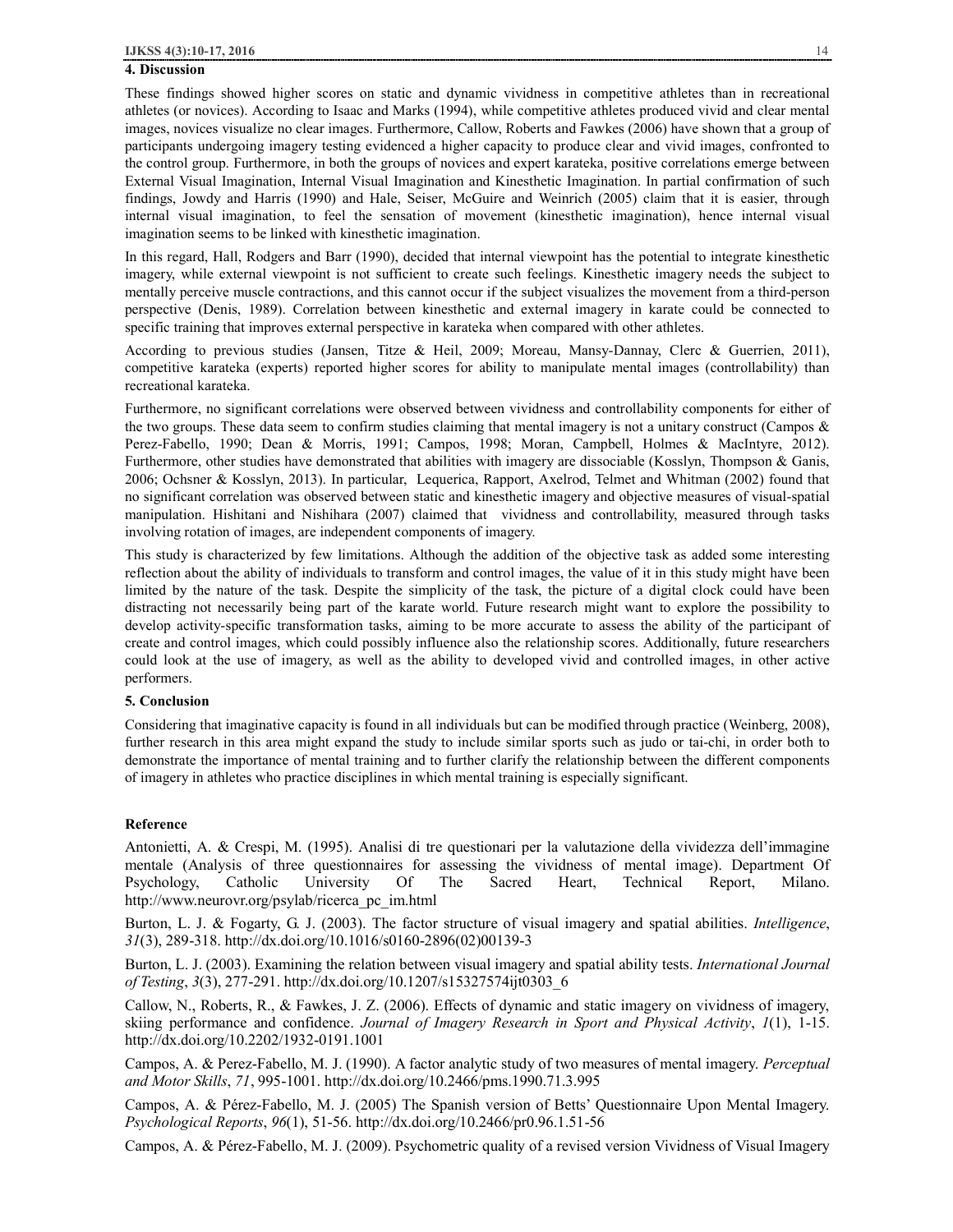Questionnaire. *Perceptual and Motor Skills*, *108*(3), 798-802. http://dx.doi.org/10.2466/pms.108.3.798-802

Campos, A. (1998). A measure of visual imaging capacity: A preliminary study. *Perceptual and Motor Skills*, *87*, 1012-1014. http://dx.doi.org/10.2466/pms.1998.87.3.1012

Campos, A. (2011). Internal consistency and construct validity of two versions of the Revised Vividness of Visual Imagery Questionnaire. *Perceptual and Motor Skills*, *113*(2), 454-460. http://dx.doi.org/10.2466/04.22.PMS.113.5.454-460

Collet, C., Guillot, A., Lebon, F., Macintyre, T., & Moran, A. (2011). Measuring motor imagery using psychometric, behavioral, and psychophysiological tools. *Exercise and Sport Sciences Reviews*, *39*(2), 85-92. http://dx.doi.org/10.1097/JES.0b013e31820ac5e0

Cumming, J. & Hall, C. (2002). Deliberate imagery practice: The development of imagery skills in competitive athletes. *Journal of Sports Sciences*, *20*(2), 137-145. http://dx.doi.org/10.1080/026404102317200846

Dean, G. & Morris, P. E. (1991). Imagery and spatial ability: When introspective reports predict performance. In R. H. Logie and M. Denis (Eds.), *Mental images in human condition*. Amsterdam: Elsevier. Pp. 331-347. http://dx.doi.org/10.1016/S0166-4115(08)60522-1

Denis, M. & Carfantan, M. (1985). People's knowledge about images. *Cognition*, *20*(1), 49–60. http://dx.doi.org/10.1016/0010-0277(85)90004-6

Denis, M. (1989). *Image et cognition*. Paris: Presses Universitaires de France. Revised English version: *Image and cognition*. New York: Harvester Wheatsheaf, 1991.

Di Corrado D., Guarnera M., & Quartiroli A. (2014). Vividness and transformation of mental images in karate and dance. *Perceptual and Motor Skills*, *119*(3), 764–773. http://dx.doi.org/10.2466/22.24.PMS.119c30z6

Di Nuovo, S., Castellano, S., & Guarnera, M. (2014). *MIT mental imagery test*. Florence, Italy: Hogrefe Editor.

Driskell, J. E., Copper, C., & Moran A. (1994). Does mental practice enhance performance? *Journal of Applied Psychology*, *79*(4), 481-492. http://dx.doi.org/10.1037/0021-9010.79.4.481

Eton, D. T., Gilner, F. H., & Munz, D. C. (1998). The measurement of imagery vividness: A test of the reliability and validity of the vividness of visual imagery questionnaire and the vividness of movement imagery questionnaire. *Journal of Mental Imagery*, *22*(3-4), 125-136.

Fatemeh Pasand, F., Rekabi, A., Goodarzi, A. M., & Chahardahcheric, M. (2015). The Comparison of Mental Rotation Performance in Team and Individual Sports of Students. *International Journal of Kinesiology and Sports Science*, *3*(1), 21-26.

Feltz, D. L. & Landers, D. M. (1983). The effects of mental practice on motor skill learning and performance: A meta-analysis. *Journal of Psychology*, *5*, 25-57.

Goss, S., Hall, C., Buckolz, E., & Fishburne, G. (1986). Imagery ability and the acquisition and retention of movements. *Memory and Cognition, 14*(6), 469-477. http://dx.doi.org/10.3758/BF03202518

Guillot, A. & Collet, C. (2010). *The neurophysiological foundations of mental and motor imagery*. Oxford: Oxford University Press. http://dx.doi.org/10.1093/acprof:oso/9780199546251.001.0001

Hale, B. D., Seiser, L., McGuire, E. J., & Weinrich, E. (2005). Mental imagery. In J. Taylor and G. Wilson (Eds.), *Applying sport psychology*. *Four perspectives*. Champaign: Human Kinetics. Pp. 117-136.

Hall, C. R., Rodgers, M. W., & Barr, K. A. (1990). Athletes in Selected Sports. Applied Research. *The Sport Psychologist*, *4*, 1-10.

Hall, C., Buckolz, E., & Fishburne, G. (1989). Searching for a relationship between imagery ability and memory of movements. *Journal of Human Movement Studies,17*, 89-100.

Hammond, T. G., Davis, H., & Ziachowsky, L. (2015). The effects of self-focus on affect and vertical jump performance of NCAA athletes. *International Journal of Kinesiology and Sports Science*, *3*(2), 9-16.

Hishitani, S. & Nishihara, S. (2007). A measurement of the ability to assess imagery vividness based on a model of working memory and signal detection theory. *The Japanese Journal of Cognitive Psychology*, *4*, 103-115. http://dx.doi.org/10.5265/jcogpsy.4.103

Isaac, A. R. & Marks, D. F. (1994). Individual differences in mental imagery experience: developmental changes and specialization. *British Journal of Psychology*, *85*(4), 479-500. http://dx.doi.org/10.1111/j.2044- 8295.1994.tb02536.x

Isaac, A., Marks, D. F., & Russell, D. G. (1986). An instrument for assessing imagery of movement: The vividness of movement imagery questionnaire (VMIQ). *Journal of Mental Imagery*, *10*(4), 23-30.

Jansen, P., Titze, C., & Heil, M. (2009). The influence of juggling on mental rotation performance. *International Journal of Sport Psychology*, *40*(2), 351-359.

Jowdy, D. P. & Harris, D.V. (1990). Muscular responses during mental imagery as a function of motor-skill level. *Journal of Sport and Exercise Psychology*, *12*(2), 191-201.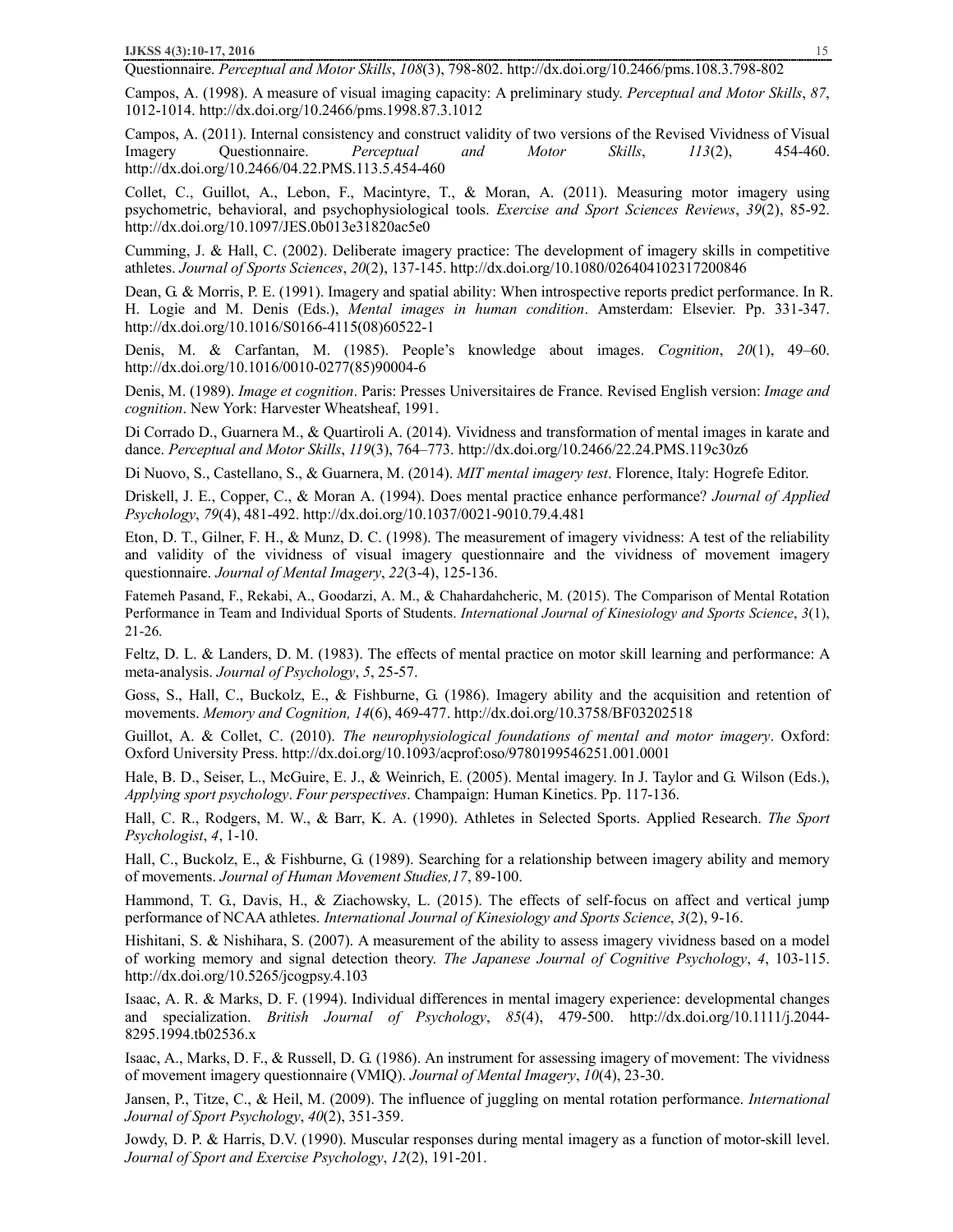Kosslyn, S. M., Thompson, W. L., & Ganis, G. (2006). *The case for mental imagery*. Oxford: Oxford University Press. http://dx.doi.org/10.1093/acprof:oso/9780195179088.001.0001

Kosslyn, S.M., Shephard, J.M., & Thompson, W.L. (2007). Spatial processing during mental imagery: a neurofunctional theory. In F. Mastand and L. Jancke (Eds.), *Spatial Processingin Navigation, Imagery, and Perception*. NewYork: Springer. Pp. 1–16. http://dx.doi.org/10.1007/978-0-387-71978-8\_1

Lequerica, A., Rapport, L., Axelrod, B. N., Telmet, K., & Whitman, R. D. (2002). Subjective and objective assessment methods of mental imagery control: Construct validations of self-report measures. *Journal of Clinical and Experimental Neuropsychology*, *24*(8), 1103-1116. http://dx.doi.org/10.1076/jcen.24.8.1103.8370

Liggett, D. R. (2000). Enhancing imagery through hypnosis: a performance aid for athletes. *American Journal of Clinical Hypnosis*, *43*(2), 149-157. http://dx.doi.org/10.1080/00029157.2000.10404267

Lorey, B., Pilgramm, S., Walter, B., Stark, R., Munzert, J., & Zentgraf, K. (2010). Your mind's hand: motor imagery of pointing movements with different accuracy. *NeuroImage*, *49*, 3239–3247. http://dx.doi.org/10.1016/j.neuroimage.2009.11.038

MacIntyre, T., Moran, A., & Jennings, D. (2002). Is controllability of imagery related to canoe-slalom performance? *Perceptual and Motor Skills, 94*(3), 1245–1250. http://dx.doi.org/10.2466/PMS.94.2.1245-1250

McKelvie, S. J. (1995). The VVIQ as a psychometric test of individual differences in visual imagery vividness: a critical quantitative review and plea for direction. *Journal of Mental Imagery*, *19*, 1-106.

Moran, A. P. (1993). Conceptual and methodological issues in the measurement of mental imagery skills in athletes. *Journal of Sport Behavior*, *16*(3), 156-170.

Moran, A. P., Campbell, M. J., Holmes, P. S., & MacIntyre, T. (2012). Mental imagery, action observation and skill learning. In M. A. Williams, N. J. Hodges and A. M. Williams (Eds.), *Skill Acquisition in Sport*. New York: Routledge. P. 385.

Moreau, D., Clerc, J., Mansy-Dannay, A., & Guerrien, A. (2010). Assessing movement imagery ability: self-report questionnaires vs. performance based tests. *Europe's Journal of Psychology*, *4*(4), 93-109. http://dx.doi.org/10.5964/ejop.v6i4.225

Moreau, D., Mansy-Dannay, A., Clerc, J., & Guerrien, A. (2011). Spatial ability and motor performance: assessing mental rotation processes in elite and novice athletes. *International Journal of Sport Psychology*, *42*(6), 525-547.

Morris, T., Spittle, M., & Perry, C. (2004), Mental imagery in sport. In T. Morris and J. Summers (Eds.), *Sport psychology: Theory, applications and issues* (2nd ed., pp. 344-387). Brisbane: John Wiley and Sons.

Morris, T., Spittle, M., & Watt, A.P. (Eds.) (2005). Technical aids to imagery. In *Imagery in Sport.* Champaign, IL: Human Kinetics. Pp. 237-266.

Munroe, K., Giacobbe, P. R., Hall, C. R., & Weinberg, R. S. (2000). The Four Ws of imagery use: when, where, what, why. *Sport Psychologist*, *14*, 119-137.

Murphy, S. M. (2005). Imagery: Inner theater becomes reality. In S. M. Murphy (Ed.), *The Sport Psych Handbook*. Champaign, IL: Human Kinetics.

Nordin, S. M. & Cumming, J. (2005). Professional dancers describe their imagery: Where, when, what, why, and how. *The Sport Psychologist*, *19*(4), 395-416.

Ochsner, K. & Kosslyn, S. M. (2013). *The Oxford handbook of cognitive neuroscience* (Vol.1). Oxford: Oxford University Press. http://dx.doi.org/10.1093/oxfordhb/9780199988709.001.0001

Parrott, C. A. & Strongman, K. T. (1985). Utilization of visual imagery in creative performance. *Journal of Mental Imagery*, *9*(1), 53-63.

Pérez-Fabello, M. J. & Campos, A. (2004). Factor structure and internal consistency of the Spanish version of the Gordon Test of Visual Imagery Control. *Psychological Reports*, *94*(3), 761-766. http://dx.doi.org/10.2466/pr0.94.3.761-766

Poltrock, S. & Agnoli, F. (1986). Are spatial visualization ability and visual imagery ability equivalent? In R. J. Sternberg, *Advances in the psychology of human intelligence*. Hillsdale, NJ: Lawrence Erlbaum. Pp. 255-296.

Richardson, A. (1969). *Mental Imagery*. New York: Springer Publishing Company. http://dx.doi.org/10.1007/978- 3-662-37817-5

Roberts, R., Callow, N., Hardy, L., Markland, D., & Bringer, J. (2008). Movement imagery ability: development and assessment of a revised version of the Vividness of Movement Imagery Questionnaire. *Journal of Sport and Exercise Psychology*, *30*(2), 200-221.

Roure, R., Collet, C., Deschaumes-Molinaro, C., Delhomme, G., Dittmar, A., & Vernet-Maury, E. (1999). Imagery quality estimated by autonomic response is correlated to sporting performance enhancement. *Physiology and Behavior*, *66*(1), 63–72. http://dx.doi.org/10.1016/S0031-9384(99)00026-8